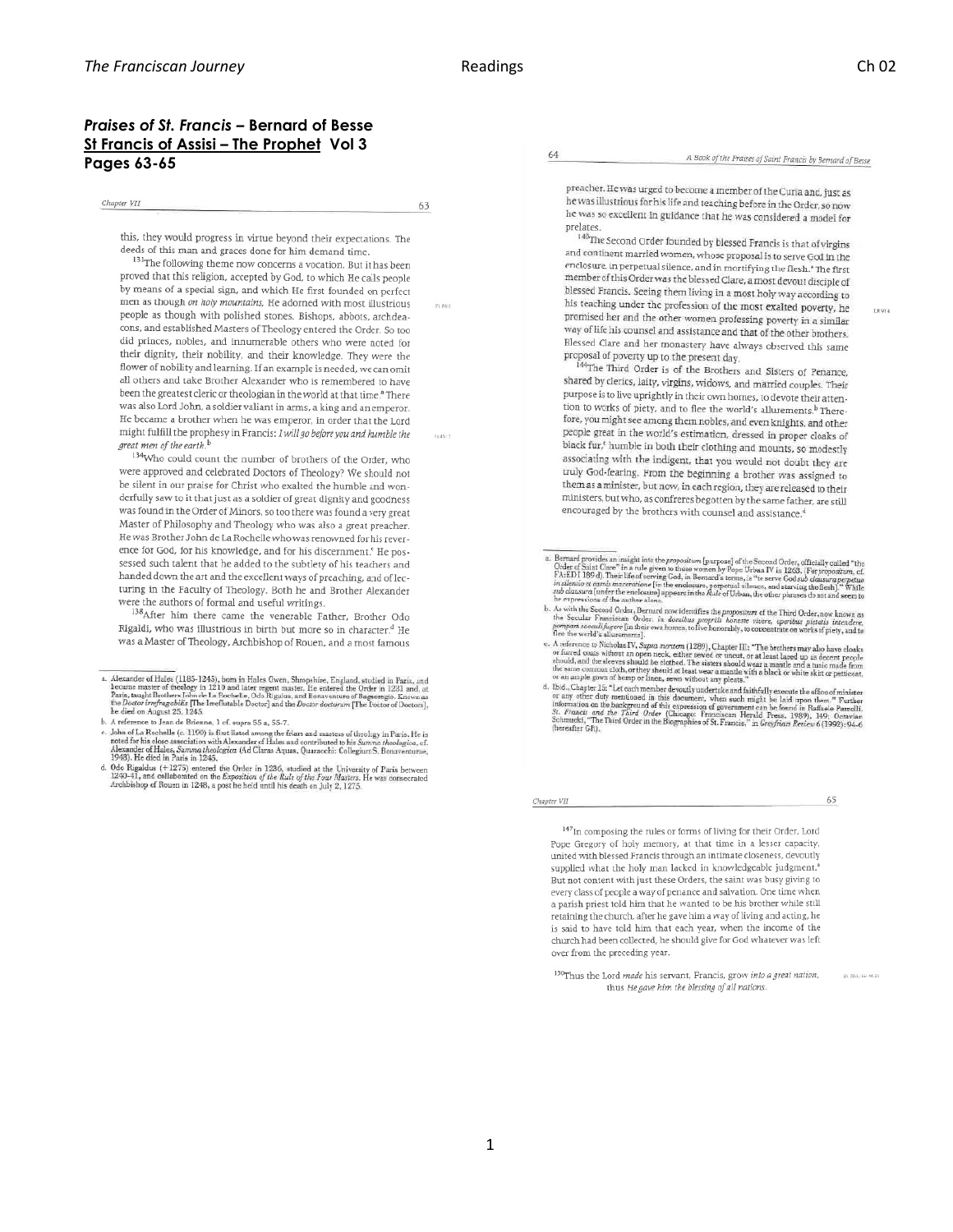## **LEGEND OF THE THREE COMPANIONS** ST. FRANCIS OF ASSISI - THE FOUNDER VOL 2 CHAPTER III - PAGES 71-74

#### Chapter III

HOW THE LORD VISITED FRANCIS'S HEART FOR THE FIRST TIME FILLING IT WITH MARVELOUS TENDERNESS THAT GAVE HIM STRENGTH TO BEGIN TO PROGRESS SPIRITUALLY IN LOOKING DOWN ON HIMSELF AND ALL VANITIES, IN PRAYER, ALMSGIVING, AND POVERTY

<sup>7</sup>A few days after he returned to Assisi, one evening his friends chose him to be in charge so that, according to his whim, he would pay their expenses. He made arrangements for a sumptuous banquet, as he had done so often in the past.

When they left the house bloated, his friends walked ahead of him, singing throughout the city. Holding in his hand the scepter of

72

The Legend of Three Companions

IC<sub>2</sub>

 $\overline{1}$ 

his office as their leader, he fell slightly behind them.<sup>8</sup> He was not singing, but was deeply preoccupied. Suddenly he was visited by the Lord who filled his heart with so much tenderness that he was unable to speak or move. He could only feel and hear this marvelous tenderness; it left him so estranged from any sensation that, as he himself said later, even if he had been completely cut to pieces, he would not have been able to move

When his companions glanced back and saw him so removed from them, they went back surprised at seeing him already changed  $1.856$  MeV. into another man. They asked him: "What were you thinking about that you did not follow us? Were you perhaps thinking about taking a wife?'

string school and

He answered in an unequivocal voice: "You are right! I was thinking about taking a wife more noble, wealthier, and more beautiful than you have ever seen." They laughed at him. For he said this not of his own accord, but because he was inspired by God. In fact, the bride was the true religion that he later embraced, a bride more noble, richer and more beautiful because of her poverty.<sup>b</sup>

<sup>8</sup>From that very hour he began to consider himself of little value and to despise those things which he had previously held in love. Since he was not entirely detached from worldly vanities, this change was not yet perfect. He retired for a short time from the tumult and business of the world and was anxious to keep Jesus Christ in his inmost self, and, after selling all he had, he desired to buy the pearl, concealing it from the eyes of mockers. Often, almost daily, he withdrew secretly to pray. He was inclined to do so by that same tenderness he had tasted earlier, which now visited him ever more frequently, driving him to prayer in the piazza and in other public places. Although he had been for some time a benefactor of the poor, he

Ps-14-1, Acts 3:4

proposed in his heart, from then on, never to deny alms to any poor person begging from him for God's sake, but rather to give more willingly and abundantly than usual. When away from home, if he could, he always gave money to any poor person requesting alms. If he had no money, he gave him his hat or belt, making sure never to send him away empty-handed. If he lacked even these things, he would go to a deserted place, take off his shirt, and give it to the poor

a. Fortini believes that this is a reference to the celebration of the second patron of Assisi, Saint Victorinus, for which the Compagnita di San Victorinus, che allows a very line is a last line of the second particle is

Chapter III

man, begging him to take it for the love of God. He would even purchase furnishings for adorning churches, and would secretly send them to poor priests.

<sup>9</sup>When his father was away and he was at home alone with his mother, although only two of them took their meals, he filled the table with loaves of bread as if he were preparing for an entire family. When his mother asked why he put so much food on the table, he answered that it would be given as alms for the poor, since he had resolved to give to anyone begging alms for God's sake. Because his mother loved him more than the other children, she tolerated him in such matters, noticing the things he did and admiring in his heart many more.

For he was so accustomed to setting his heart on joining his companions when they called him, and was so captivated by their company, that he would frequently leave the table even if he had eaten only a little. In this way he would upset his parents by his thoughtless flight. Now, however, his whole heart was intent on seeing the poor, listening to them, and giving them alms.

<sup>10</sup>He was so changed by divine grace that, although he was still in secular attire, he yearned to be in another city where, as someone unknown, he would take off his own clothes and, in exchange, put on the rags of a poor man. And he would try begging alms for the love of God.

At this time he happened to go to Rome on pilgrimage. As he was entering the church of Saint Peter,<sup>a</sup> he noticed the meager offerings made by some, and said to himself: "Since the Prince of the Apostles should be greatly honored, why do they make such meager offerings in the church where his body rests?" With great enthusiasm, he took a handful of coins from his money pouch, and threw them through a grating of the altar, making such a loud noise that all the bystanders were astonished at his generosity.

As he was leaving and passed the doors of the church, where there were many poor people begging alms, he secretly exchanged clothes with one of those poor people and put them on. Standing on the steps of the church with the other poor, he begged for alms in French, because he would speak French spontaneously, although he did not do so correctly.<sup>b</sup>

a. Pilgrimages to the tomb of Saint Peter in Rome were important events in the Middle Ages. The first recorded pilgrimage was that of Albereius, Bishop of Hierapolis in Phrygia in 216. The church of Saint Peter described

b. For Francis's use of French, see FA:ED I 194b

74

The Legend of Three Companions

After taking off the beggar's clothes and putting on his own, he returned to Assisi, and began to pray that the Lord would direct his way. He did not share his secret with anyone; nor did he seek counsel from anyone, except from God alone, and, periodically, from the bishop of Assisi. For at that time no one possessed the real poverty that he desired more than anything else in this world, in which he yearned to live and die.

### **BENEDICT XVI, Deus Caritas Est Par 36-37**

36. When we consider the immensity of others' needs, we can, on the one hand, be driven towards an ideology that would aim at doing what God's governance of the world apparently cannot: fully resolving every problem. Or we can be tempted to give in to inertia, since it would seem that in any

 $(1 - 0.5)$ 

73

b. Although this is a reference to 1C 7, L3C underscores the identity of the noble, richer bride as being such because of poverty.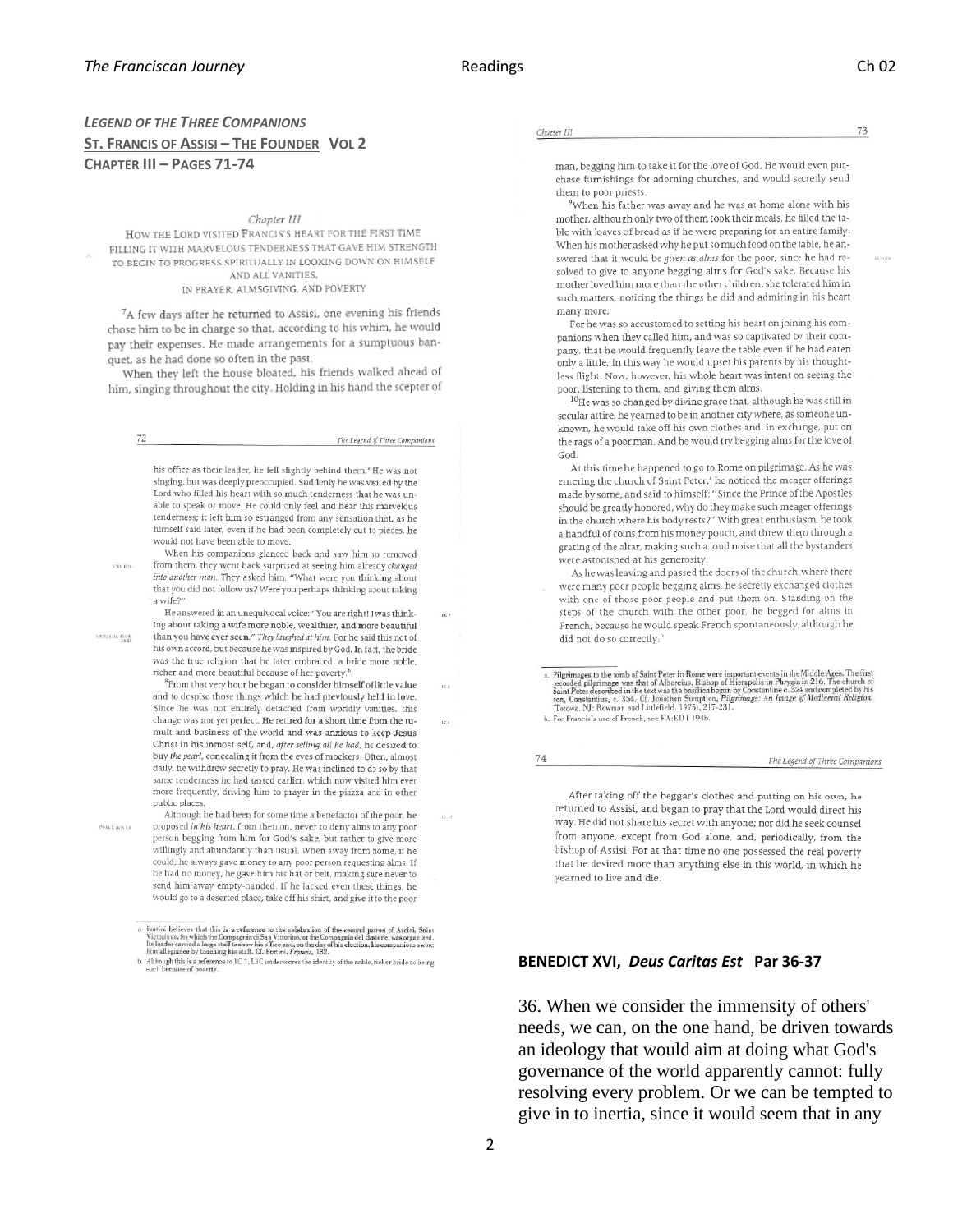event nothing can be accomplished. At such times, a living relationship with Christ is decisive if we are to keep on the right path, without falling into an arrogant contempt for man, something not only unconstructive but actually destructive, or surrendering to a resignation which would prevent us from being guided by love in the service of others. Prayer, as a means of drawing ever new strength from Christ, is concretely and urgently needed. People who pray are not wasting their time, even though the situation appears desperate and seems to call for action alone. Piety does not undermine the struggle against the poverty of our neighbours, however extreme. In the example of Blessed Teresa of Calcutta we have a clear illustration of the fact that time devoted to God in prayer not only does not detract from effective and loving service to our neighbour but is in fact the inexhaustible source of that service. In her letter for Lent 1996, Blessed Teresa wrote to her lay co-workers: "We need this deep connection with God in our daily life. How can we obtain it? By prayer".

37. It is time to reaffirm the importance of prayer in the face of the activism and the growing secularism of many Christians engaged in charitable work. Clearly, the Christian who prays does not claim to be able to change God's plans or correct what he has foreseen. Rather, he seeks an encounter with the Father of Jesus Christ, asking God to be present with the consolation of the Spirit to him and his work. A personal relationship with God and an abandonment to his will can prevent man from being demeaned and save him from falling prey to the teaching of fanaticism and terrorism. An authentically religious attitude prevents man from presuming to judge God, accusing him of allowing poverty and failing to have compassion for his creatures. When people claim to build a case against God in defence of man, on whom can they depend when human activity proves powerless?

# **Scripture Reflection Acts 15:3-23**

<sup>3</sup>They were sent on their journey by the church, and passed through Phoenicia and Samaria telling of the conversion of the Gentiles, and brought great joy to all the brothers. <sup>4</sup>When they arrived in Jerusalem, they were welcomed by the church, as well as by the apostles and the presbyters, and they reported what God had done with them.

<sup>5</sup>But some from the party of the Pharisees who had become believers stood up and said, "It is necessary to circumcise them and direct them to observe the Mosaic law."

<sup>6</sup>The apostles and the presbyters met together to see about this matter.

<sup>7</sup>After much debate had taken place, Peter got up and said to them, "My brothers, you are well aware that from early days God made his choice among you that through my mouth the Gentiles would hear the word of the gospel and believe. <sup>8</sup>And God, who knows the heart, bore witness by granting them the holy Spirit just as he did us. <sup>9</sup>He made no distinction between us and them, for by faith he purified their hearts.

<sup>10</sup>Why, then, are you now putting God to the test by placing on the shoulders of the disciples a yoke that neither our ancestors nor we have been able to bear?

<sup>11</sup>On the contrary, we believe that we are saved through the grace of the Lord Jesus, in the same way as they.["](https://bible.usccb.org/bible/acts/15#52015011-1) \*

<sup>12</sup>The whole assembly fell silent, and they listened while Paul and Barnabas described the signs and wonders God had worked among the Gentiles through them.

<sup>13</sup>After they had fallen silent, James responded, "My brothers, listen to me.

14Symeon has described how God first concerned himself with acquiring from among the Gentiles a people for his name.

15The words of the prophets agree with this, as is written:

<sup>16</sup>After this I shall return and rebuild the fallen hut of David; from its ruins I shall rebuild it and raise it up again,

17so that the rest of humanity may seek out the Lord, even all the Gentiles on whom my name is invoked. Thus says the Lord who accomplishes these things, 18known from of old.'